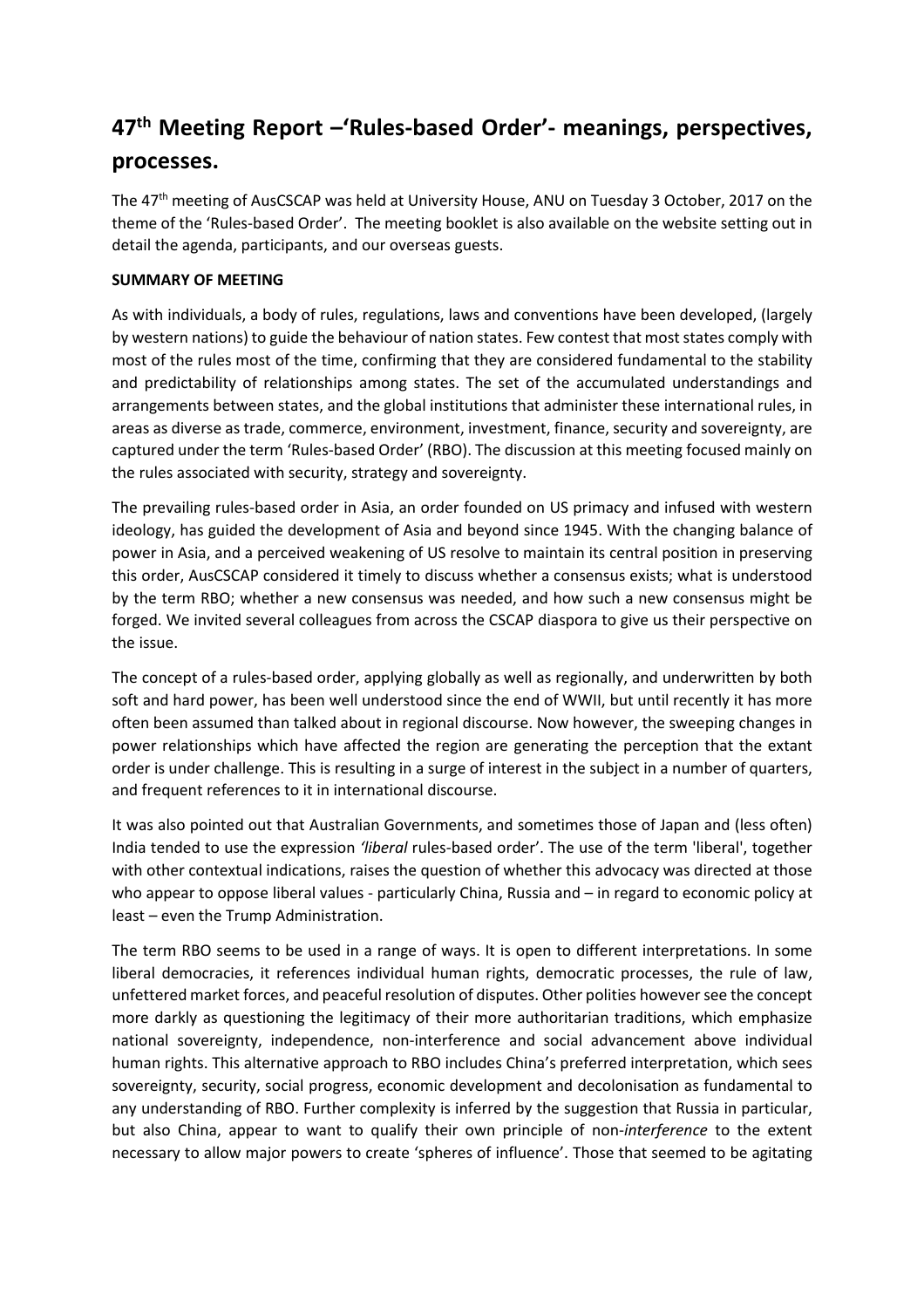most for change in emphasis, tended to deflect criticism by pointing out that they had played little or no role in framing the extant 'order'.

China's relationship with RBO - tellingly, a term it rarely uses preferring to simply refer to international law - was described as an 'a la carte' approach, where different emphasis was placed on the various underlying principles according to the perceived national interest. For example, adherence to individual human rights gave way to social and community development, and democratisation to national security and sovereignty. It was argued that China felt no hypocrisy in a 'cherry-picking' approach, since the order itself was complicated and full of contradiction, and because all great powers cherry-picked when it suited, complying with the RBO selectively. Examples were given where all states, large and small (including the US and Australia), rejected aspects of the RBO when their national interest demanded. Outside of Asia, Russia was said to regard RBO more through a Tsarist style lens, and akin to American thinking about the Monroe Doctrine, introduced in the early nineteenth century. To some countries, democratisation and individual human rights have been overplayed, and a more pragmatic approach was needed. The 'responsibility to protect' (R2P) concept was adopted with apparent unanimity early in the century, but ambivalence to it now may reflect changing attitudes to the RBO.

In essence, there were several rule-based orders, all with competing conceptual foundations claiming international legitimacy. One prominent commentator, quoted at the meeting, suggested that the apparent cleavage in approach toward the RBO could be summarized best as western countries applying the **rule of law,** while other rising countries preferred to apply **rule by law**. One issue discussed related to how far the concept of the formal equality of nations is applied in practical situations, and some felt that when push comes to shove in international relations, the concept of equality between nations may be suspended. While major powers may pay lip-service to the concept of all nations being equal, they often argue that their decisive economic and political status warrants a stronger voice in applying and even defining the rules. In the case of China, one observation was that although the Chinese leadership acknowledged the RBO, in 'their hearts' some of the leaders continue to view neighbouring states in a manor influenced by the pre-modern tributary system, in which China was central and superior.

ASEAN may illustrate yet another form of RBO. The U.S. Secretary of Defence, James Mattis, has acknowledged the contribution of ASEAN to setting the RBO. By institutionalising soft law and formalising informality and consensus, it sees rules not necessarily as enforceable by sanctions, but more as concepts around which persuasion and consensus-building can take place. ASEAN principles and guideline therefore may be better typified as 'conventions' rather than rules. As mentioned below, the ambivalence shown in some parts of Asia to the Rohingya crisis, especially the cleavage in Muslim /Buddhist relations, has repositioned religion as a reference point for international behaviour - supplementing the interests of the nation state.

General terminology and the language of security used when referring to RBO was not universally agreed, and apart from the deliberation regarding the parameters of the rules and their specifics, there was considerable disagreement on their application. Some participants felt that smaller and weaker states were prepared to uphold the RBO line, mainly for self-protection from the bullying major powers. Debates on these matters were typically abstract – until real world situations entered – like the current Rohingya crisis and the Korean Peninsula tensions. It was suggested by some at the meeting that the intention of the Burmese military is to rid itself of the Rohingya population in its entirety, and to exploit the present opportunity to achieve its objective of 'ethnic cleansing'. At the same time, some felt that ASEAN's response has demonstrated the lack of cohesion in the Association